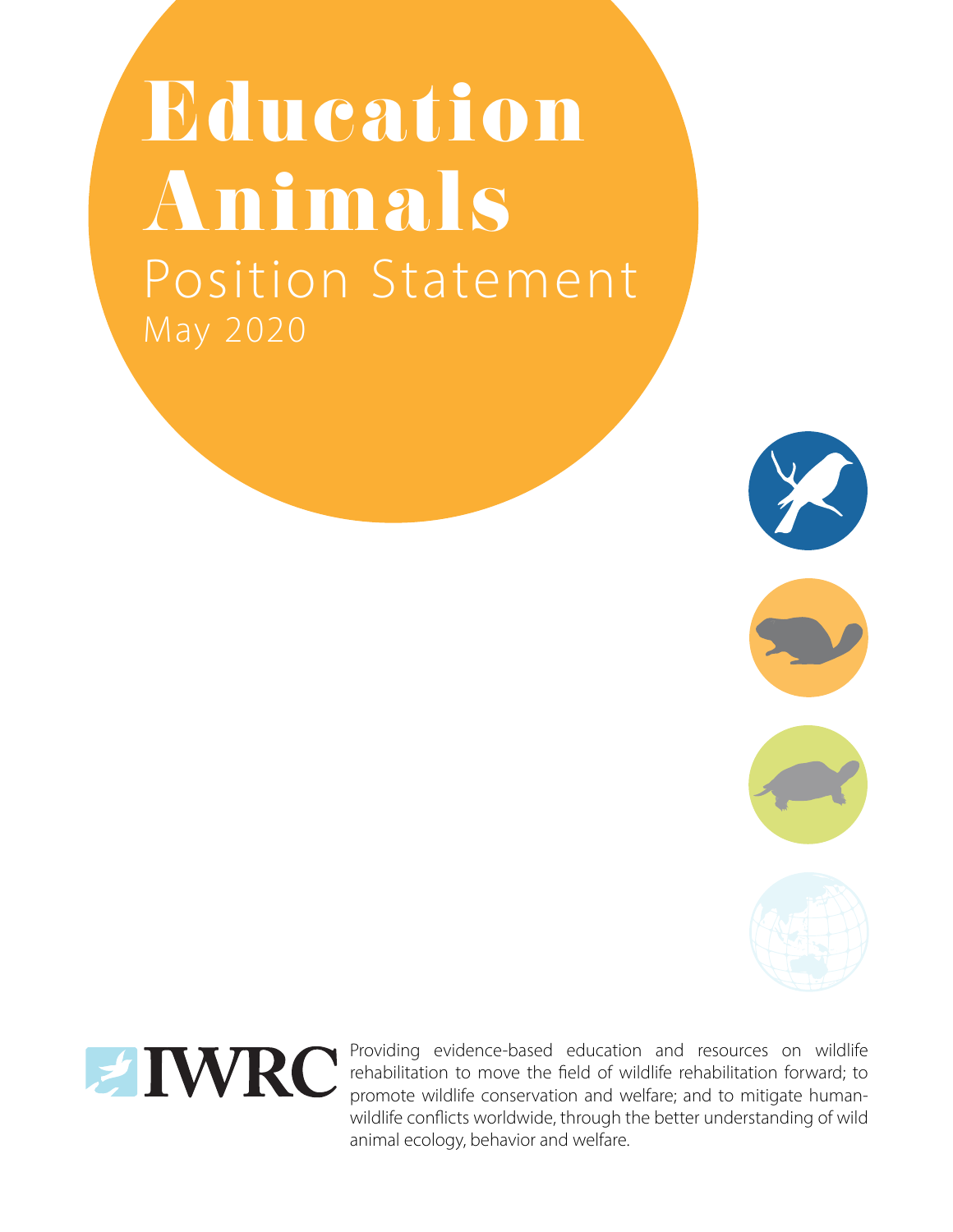# **Background**

The IWRC mission statement is "We provide evidence-based education and resources on wildlife rehabilitation to move the field of wildlife rehabilitation forward; to promote wildlife conservation and welfare; and to mitigate human-wildlife conflicts worldwide, through the better understanding of wild animal ecology, behavior and welfare."

- **•** As such, the welfare of non-releasable wildlife kept for education falls within the scope of our mission.
- **•** Within the wildlife rehabilitation community, opinions about the ethics of using live wild animals in wildlife educational programming vary widely.

## **Policy**

- **•** The IWRC believes that all non-releasable wildlife casualties have the right to euthanasia as stated in the wildlife rehabilitator's code of ethics<sup>1</sup>. .
- **•** The IWRC supports the principle that educational programs using non-releasable wildlife need to be designed with care following a series of steps as defined by Buhl<sup>2</sup>. .
- **•** Choosing to keep a wild animal under permanent human guardianship for participation/ inclusion in an educational program is a profound commitment and the scope and complexity of that decision on an individual animal's life should not be underestimated.
- **•** The animal being considered for education should exhibit behaviors consistent with the following welfare criteria both in the present and over a consistently monitored period of time:
	- » exhibiting good physical, mental, and emotional health,
	- » existing in a comfortable, well-nourished, safe and resilient environment,
	- » expressing species-typical behaviors,
	- » living free from pain, fear and distress.
- Those in possession of or contemplating lifelong captivity for educational animals should regularly assess their individual welfare using tools such as the Five Domains model3 to critically evaluate the animal's welfare while in captivity.
- The decision to retain an animal for educational purposes should not be taken lightly and consideration should be given to the following (these are discussed in greater detail below):
	- » Context review alternatives to using live animals, using fewer animals, and taking all possible steps to ensure that the welfare of those animals is maintained to the highest standard.
	- » Finance and resources financial planning must be done for long term resources to care for these animals, in terms of caregivers, funding, facilities, etc.
	- » Animal selection criteria Ensure that the right animal is selected for the program.
	- » Lifelong commitment the facility must be able to provide exceptional care for the lifetime of the animal
- Where education animals are used, proper presentation that protects the animal's welfare is paramount. Members must adhere to policy set forth by their wildlife rehabilitation governing agencies.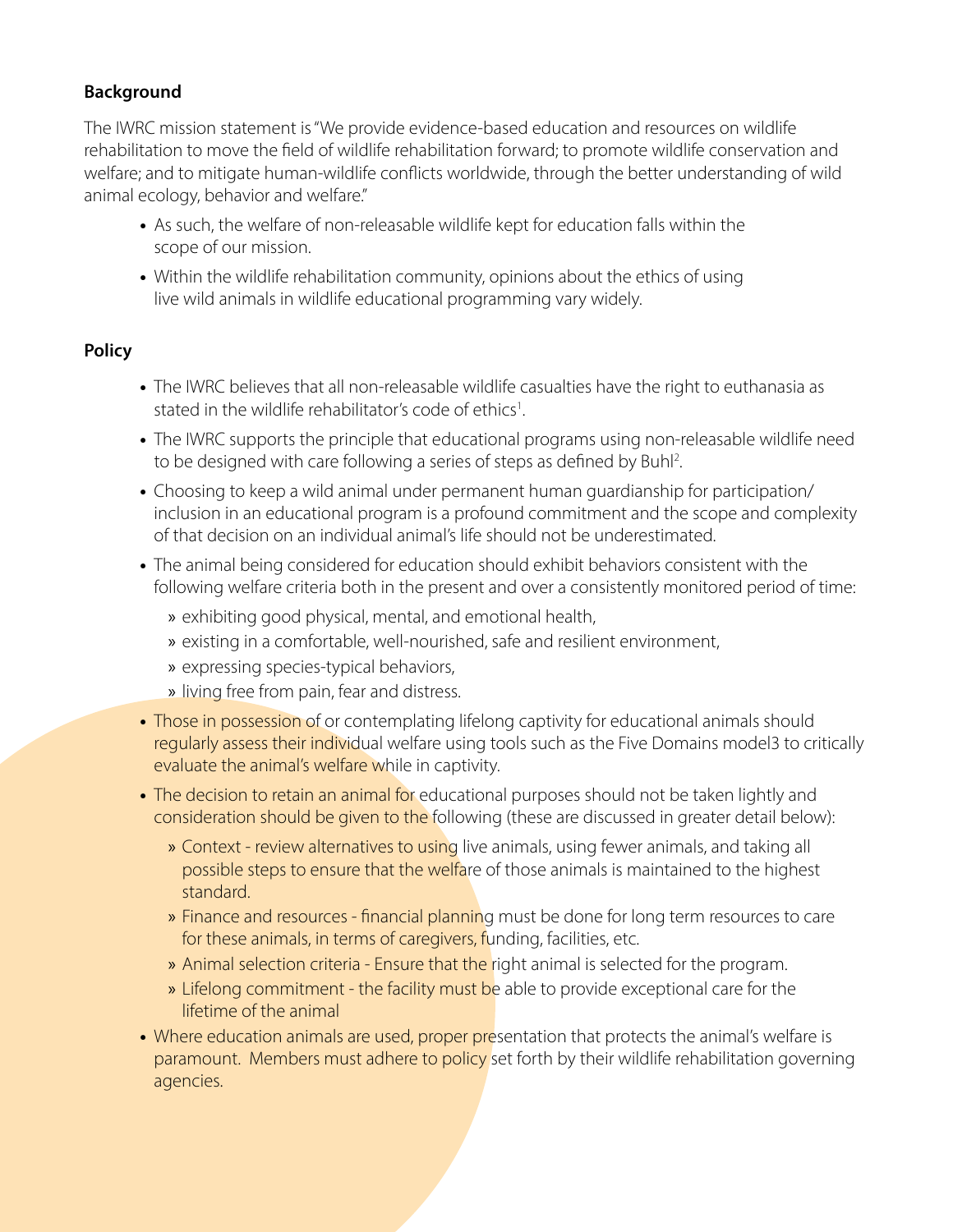## **1. Context - Analyzing the Issue**

The IWRC proposes applying "The Three Rs" concept as the quiding principles for the ethical considerations of the use of live wild animals in education. As such, the IWRC supports the need for structured protocols in designing educational programs as defined by Russell and Burch4.

**Replacement** – Assess the need for live animals. Educational programs should be carefully designed giving thoughtful consideration to the following questions:

- Establish the messaging goals of the educational program.
- Determine whether the educational program's messaging goals be achieved without the use of live animal assistance for delivery of effective messaging. Confirm whether having/showing an animal in captivity counter-intuitive to demonstrate core messaging.
- Explore the potential of alternative means of audience engagement, such as; lecture/discussion, audio/visual/tactile supplementation, interactive teaching methodologies, use of technology, etc., to achieve the educational program's goals.
- Discuss the desired outcome and the benefits of replacing the animal versus the challenges involved in properly caring for the animal for the rest of its life.

**Reduction** – Explore ways to reduce the need of live animals. If animals must be used, there is a need to define which and how many animals are required (see selection criteria) by answering the following:

- **•** Design an educational program's curriculum that requires the support/influence of fewer live animals.
- **•** Explore the potential for partnering with another organization with shared educational messaging goals, sharing a common approach to the welfare of live animals in their care.

**Refinement** - Confirm the methods to be employed to alleviate or minimize the potential for pain and/or suffering, and to enhance the welfare of the animals used or under consideration for a life in an educational capacity.

## **2. Financial and Resource Criteria**

The criteria for evaluating organizational resources and readiness to support the enriched life of an animal to be used for educational purposes includes the following:

- **•** Give consideration to availability of financial resources to provide for safe, suitable, and appropriate housing, nutrition, medical care (preventative, specialty and emergency), biosecurity, and enrichment for the duration of the animal's life.
- **•** Give consideration to the amount of time/staffing resources to provide for safe, suitable, regular, appropriate attention, husbandry, training and handling delivered by skilled individuals who are knowledgeable in the fields of animal behavior, physiology, natural history and training methodologies based on trust and choice.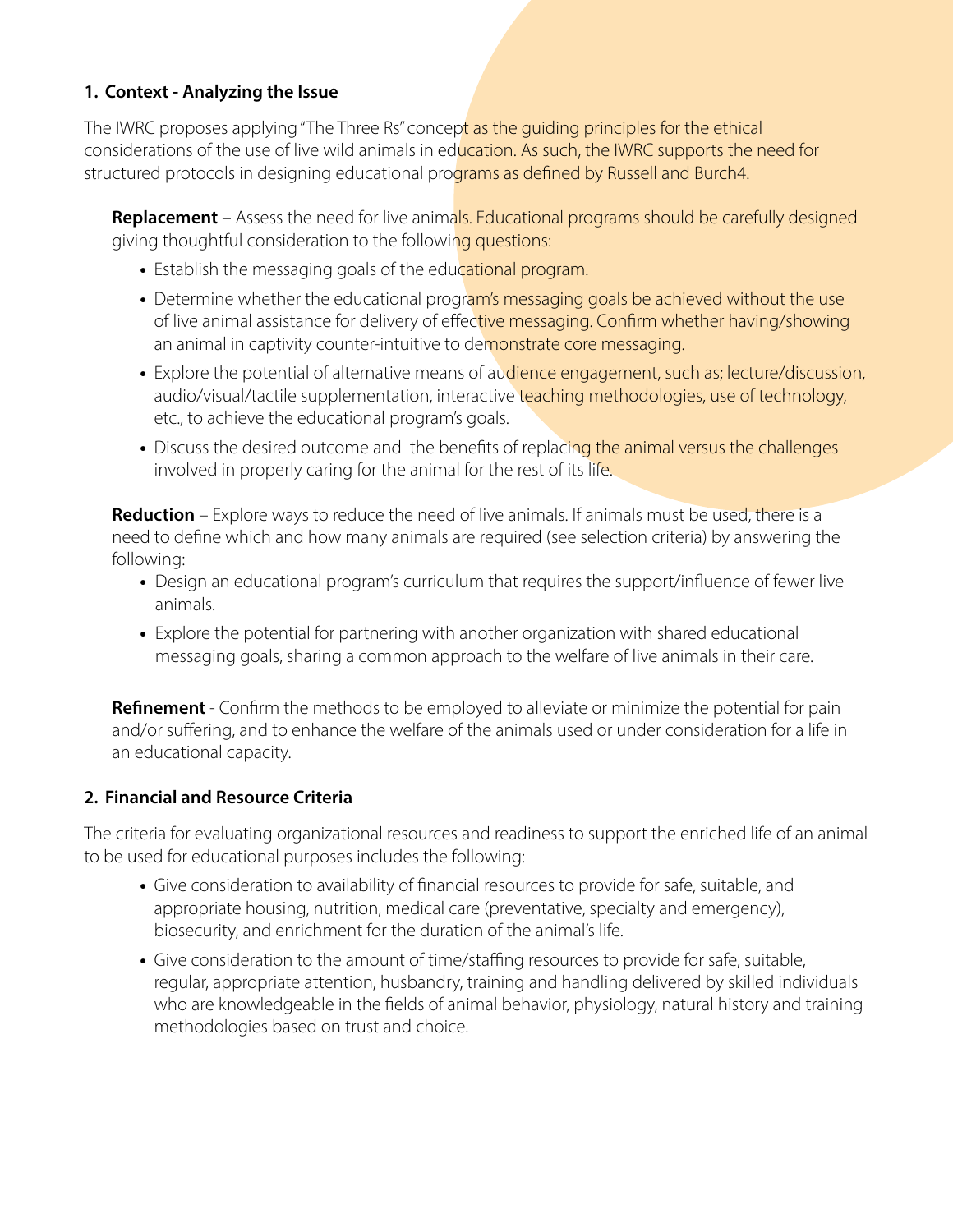#### **3. Animal Selection Criteria**

- **•** Educational program design must include an objective assessment process to evaluate an animal's individual potential for transitioning to a life in captivity, under human care, simultaneously achieving a high quality-of-life in education.
- **•** Wild animals in a state of ongoing illness or injury care should not be evaluated for their potential as educators. Only once rehabilitative efforts have been exhausted, the animal has been deemed non-releasable and is no longer in an otherwise compromised state should an assessment process begin.
- In some species (e.g. owls<sup>5</sup>), animals that have been raised in captivity may be better candidates than animals that have known life in the wild<sup>1</sup>. This should be a consideration when evaluating a potential wild animal as an educational program participant.
- **•** Animals with permanent injuries, like the loss of a limb/wing or major sensory system (blindness) are likely not suitable as an educational animal<sup>2</sup>. Consideration should be given to the nature of the disability, the animals ability to perform self-care and navigate its enclosure, as well as evaluating the potential for development of chronic/long-term pain and/or compensatory conditions<sup>6</sup>.
- **•** Consideration needs to be given to animals that may be sociable and in need of the companionship of other animals to provide social interaction for optimal health.

## **4. Sustaining the Lifelong Commitment**

- **•** Of the utmost importance is a unified understanding of, and commitment to, the concept of a good quality of life for these animals.<sup>7</sup>
- Assessment of quality of life can be undertaken using a process such as that described by Mellor<sup>8</sup>, using the Five Domains model. This could be assessed using a team including, but not limited to: rehabilitators, veterinarians, behaviourists, biologists, regulatory agencies, and animal managers who have experience in the husbandry of the particular species.
- Those considering the use of educational animals, and those who already have educational wild animals, should stay in communication with regulatory agencies and well-advised of any and all local, district, state, and country and/or international laws that have jurisdiction over the welfare of the educational animal.
- Wildlife that are being kept in rehabilitation settings and captive wild educational animals have the right to optimal care in all facets of their lives. Wildlife rehabilitators should always strive to offer the safest, largest, most mentally stimulating enclosures and habitats possible.

#### **• Euthanasia:**

- » An animal admitted to a rehabilitation facility with a condition making that animal nonreleasable has the right to euthanasia. Rehabilitators should not seek to place animals in educational programs as a deferment to euthanasia.
- » An animal that is used as part of an educational program must be regularly assessed by a vet, rehabilitator, and behaviorist to ensure that the quality of life is being maintained. Should it be felt that the animal's quality of life cannot be maintained, consideration should be given to euthanize the animal and prevent continued suffering.